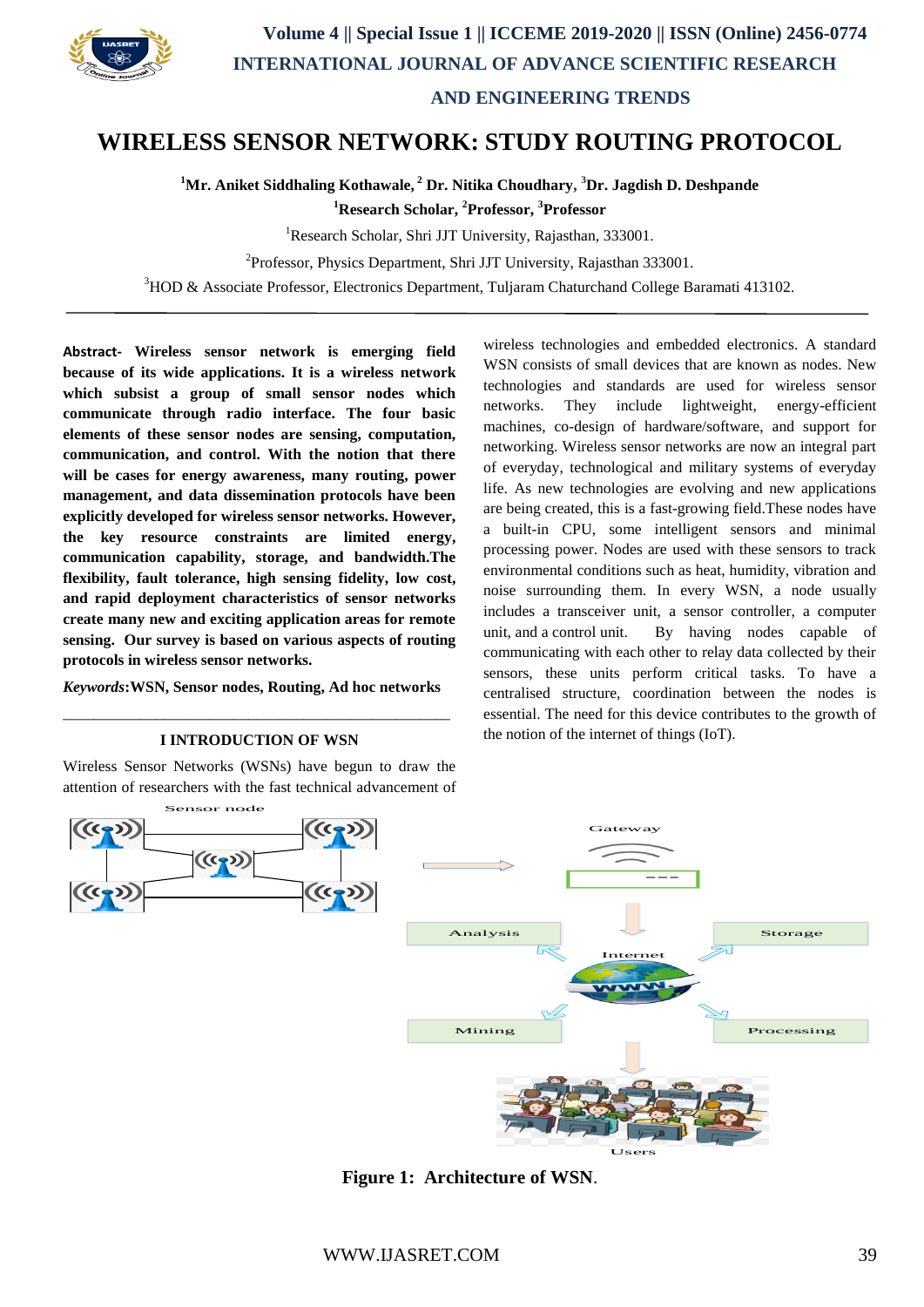

# **Volume 4 || Special Issue 1 || ICCEME 2019-2020 || ISSN (Online) 2456-0774 INTERNATIONAL JOURNAL OF ADVANCE SCIENTIFIC RESEARCH AND ENGINEERING TRENDS**

A WSN may usually be described as a network of nodes that act in a cohesive way to sense and regulate the world around them. Through wireless networks, these nodes are linked. This relation is used by nodes to communicate with each other.There are 3 elements in the structure of a standard WSN such as sensor nodes, internet and user nodes. The sensor area constitutes sensor nodes and gateways. Gateways and observers are linked by special networks or, most often, through the internet

#### **II. COMPONENTS OF WSN**

A WSN consists of multiple sensor numbers and a gateway to offer an Internet connection. The components of WSNs are sketched in figure 2.



Figure 2: Components of WSN

#### **Sensor Unit**

A sensor node is a compact computer with a low power supply. While it has small energy capacity, it has a simultaneous processing role and has a low price as well. Individual units of a sensor node accomplish data collection and data transfer steps. The power source is located at the base of the sensor node. It provides power for different sensor node devices, such as sensor units, radio and CPU.

#### **Microcontroller**

Usually, a microprocessor and a flash memory are made of the CPU of a sensor. It provides connectors for most sensor nodes that can easily add external processing units and sensors to the main device.For the critical functions of the CPU, decisionmaking and coping with collected data can be identified as examples.

#### **Transceiver**

It's responsible for a sensor node's wireless communications. The transceiver primarily has four working conditions such as receive, transmit, idle and sleep.Radio Frequency (RF) and Infrared Laser can be selected as wireless networks in the transceiver. For WSNs, RF is commonly favoured among these wireless communication technologies.The standard RF range of operation is 10s of indoor meters and 100s of outdoor meters.

#### **III. ROUTING PROTOCOLS IN WSNS**

Depending on the network layout, routing in WSNs can in general be divided into flat-based routing, hierarchical-based routing, and location-based routing. All nodes are usually allocated equivalent roles or features in flat-based routing. Nonetheless, in hierarchical-based routing, nodes can perform various network functions.In location-based routing, the locations of the sensor nodes are exploited to route network data.



**Figure 3: Routing protocols in WSNs**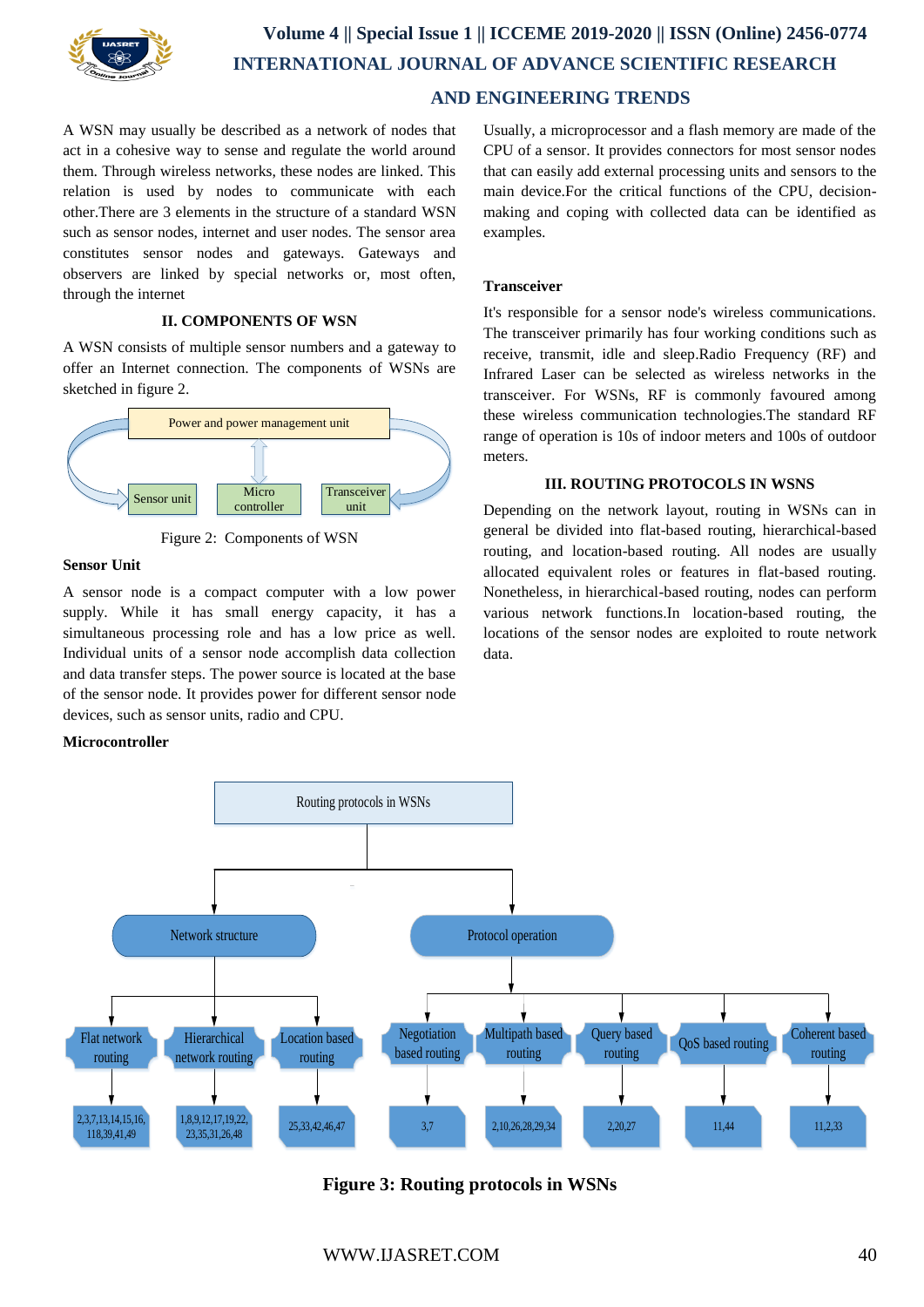

# **Volume 4 || Special Issue 1 || ICCEME 2019-2020 || ISSN (Online) 2456-0774 INTERNATIONAL JOURNAL OF ADVANCE SCIENTIFIC RESEARCH AND ENGINEERING TRENDS**

In order to adjust to current network conditions and available energy levels, a routing protocol is called adaptive if certain device parameters can be managed.In fact, these protocols can, depending on the protocol operation, be divided into querybased, negotiation-based, multipath-based, QoS-based, or coherent-based routing techniques. In addition to above, based on how well the source flows a path to the destination, routing protocols can be divided into three sets, namely proactive, reactive, and hybrid protocols.In proactive protocols, all routes are calculated before they can be really required, whereas routes are computed on demand in reactive protocols. A mixture of these two thoughts is used by hybrid protocols. If sensor nodes are fixed, instead of using reactive protocols, it is preferable to have table guided routing protocols.In the route discovery and configuration of reactive protocols, a significant amount of energy is used. Cooperative routing protocols are called another class of routing protocols. Nodes send data to a central node in cooperative routing, whereby data could be aggregated and further processed, thus reducing path costs in terms of energy usage. Many other protocols are based on timing and information.

## **(i) Network Structure Based Routing Protocols**

In the application of the routing protocol within WSNs, the underlying network structure may play a significant role. In this chapter, we discuss most of the protocols that come under this category in detail.

## **A. FLAT NETWORK ROUTING**

Multi-hop flat routing protocols are the first type of routing protocols. Each node usually plays the same function in flat networks and sensor nodes cooperate to conduct the sensing task collectively. This is not feasible to allocate each node a global identifier due to the large number of such nodes. . Such factor has resulted in data centred routing, where the BS sends queries to some regions and waits for sensor data located in the regions selected.

## **Sensor Protocols for Information via Negotiation (SPIN):**

About Heinzelman et.al. A family of adaptive protocols called Sensor Protocols for Information through Negotiation (SPIN) was proposed to disseminate all the information at each node in a network, suggesting that all nodes in the network are possible access points. This allows any node to be queried by a user and get the necessary details instantly [45].Such protocols make the use of premise that identical data is available to nodes in close proximity, so it is only necessary to transmit the information which other networks do not have.

## **Directed Diffusion:**

Directed diffusion is a common data aggregation model for WSNs that has been proposed. Directed diffusion is a datacentric (DC) and application-aware paradigm in the sense that all data provided by sensor nodes is called by attribute-value

pairs. The key concept behind the DC model is to integrate data from different sources en route by removing redundancy and reducing the number of transmissions, saving network resources and extending its lifespan. Unlike conventional endto-end routing, DC routing searches for routes from different sources to a single destination, enabling redundant data to be consolidated within the network. In Directed diffusion, sensors quantify events and establish information gradients in their immediate surroundings.

#### **Rumour Routing:**

Rumour routing is a form of guided diffusion that is used in situations where geographic routing is not possible. When there is no regional requirement to diffuse activities, guided diffusion uses flooding to inject the query through the entire network. However, in some situations, the amount of data required from the nodes is insignificant, and flooding is therefore unnecessary. If the number of events is small but the number of queries is high, flooding the events is an alternative.

## **Minimum Cost Forwarding Algorithm (MCFA):**

The MCFA algorithm takes advantage of the fact that the routing path, that is, towards the fixed external base-station, is always known. As a result, a sensor node does not need a unique ID or the maintenance of a routing table. Instead, each node keeps track of the cheapest route from itself to the base station. Each message that the sensor node needs to forward is broadcast to its neighbours.

## **Gradient-Based Routing:**

Gradient-Based Routing is a variant of guided diffusion suggested by Schurgers (GBR). When the interest is dispersed throughout the entire network, the main concept in GBR is to memorise the number of hops. As a result, each node can measure a parameter known as the node's height, which is the minimum number of hops required to reach the BS. The gradient on a connection is defined as the difference in height between a node and its neighbour. The highest gradient connection is used to forward a packet.

## **Information-driven sensor querying (IDSQ) and Constrained anisotropic diffusion routing (CADR):**

Information-driven sensor querying (IDSQ) and constrained anisotropic diffusion routing (CADR) are two routing techniques proposed in. CADR aspires to be a broad definition of guided diffusion. The main concept is to query sensors and route data through the network in such a way that information gain is maximised while latency and bandwidth are reduced. CADR diffuses queries by selecting which sensors should receive data based on a set of information parameters. This is accomplished by only triggering sensors that are in close proximity to a specific event and dynamically changing data routes.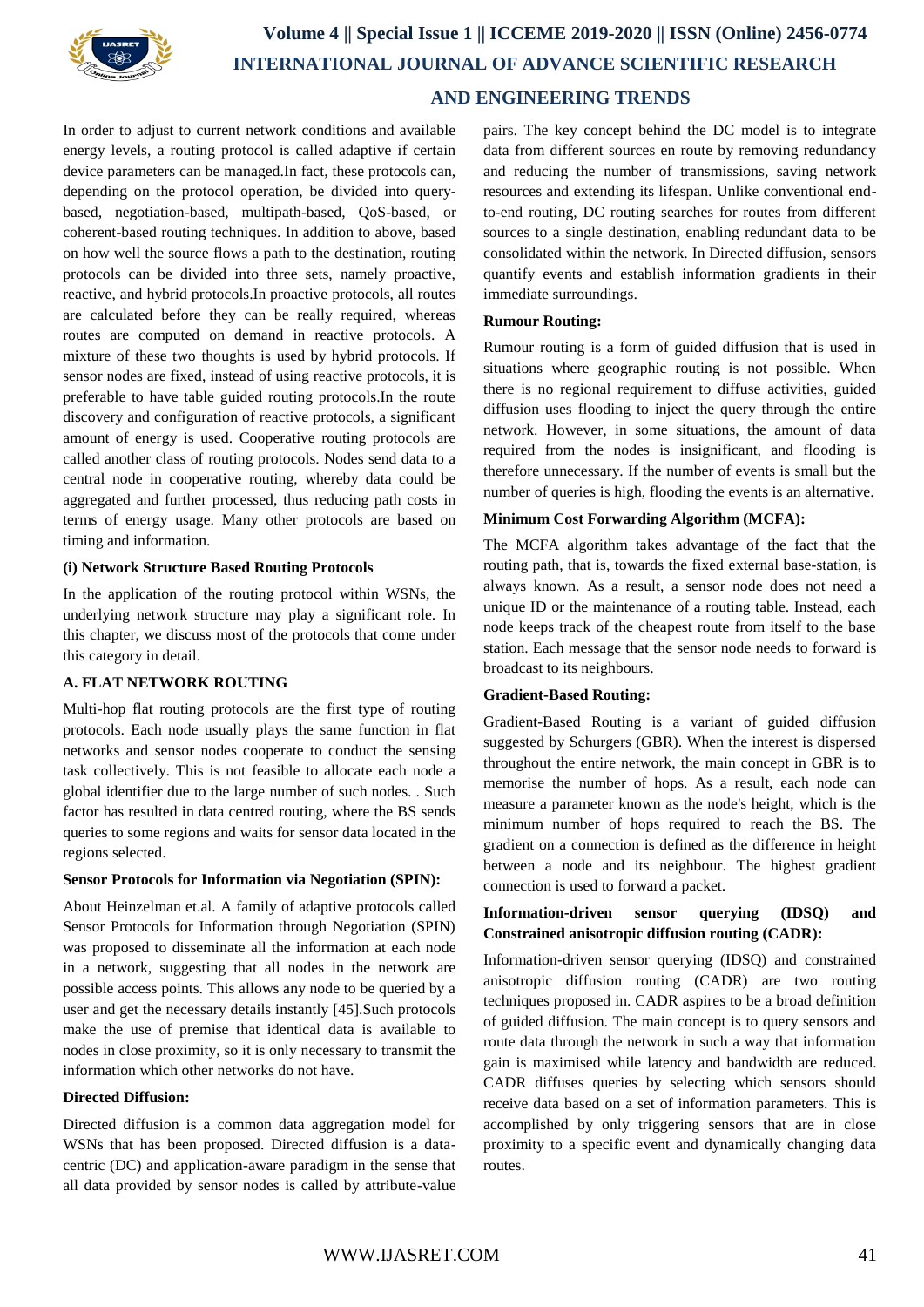

## **COUGAR:**

COUGAR, a data-centric protocol, sees the network as a massive distributed database system. The main concept is to use declarative queries to separate query processing from network layer functions such as sensor selection and so on. To save even more resources, COUGAR uses in-network data aggregation. An additional query layer sits between the network and application layers to facilitate the abstraction. COUGAR includes a sensor database system architecture in which sensor nodes choose a leader node to conduct data aggregation and transmission to the BS.

## **ACQUIRE:**

Sadagopan proposed the Active Query Forwarding In Sensor Networks (ACQUIRE) technique for querying sensor networks. ACQUIRE, like COUGAR, sees the network as a distributed database where complex queries can be broken down into several sub questions. The following is a summary of how ACQUIRE works. The BS node sends out a query, which is forwarded to each node that receives it. During this time, each sensor node tries to partially respond to the query by using pre-cached information before passing it on to another sensor node. If the pre-cached information is out of date, the nodes look up information from their neighbours within d hops. Once the question has been fully resolved, it is sent back to the BS via the reverse or shortest direction.

#### **Energy Aware Routing:**

The aim of the energy-aware routing protocol, which is a destination initiated reactive protocol, is to extend the lifetime of the network. While similar to guided diffusion, this protocol differs in that it maintains a number of paths rather than maintaining or implementing one optimal path at higher rates. These paths are held and chosen based on a collection of probabilities. The value of this probability is determined by how low each path's energy consumption can be reduced. The energy of any single path would not deplete quickly because the paths were chosen at different times. As energy is dissipated more evenly over all nodes, this can result in a longer network lifetime. The protocol's key metric is network survivability.

#### **Routing Protocols with Random Walks:**

The aim of the random walks-based routing technique is to achieve load balancing in WSNs using multi-path routing in a statistical sense. Only large-scale networks with very restricted mobility are included in this technique. Sensor nodes are assumed to be switched on and off at random times in this protocol. Furthermore, each node has its own unique identifier, but no information about its location is needed. The topology may be irregular, but nodes were arranged so that each node falls exactly on one crossing point of a normal grid on a plane.

#### **B. HIERARCHICAL ROUTING**

Hierarchical or cluster-based routing, originally proposed in wire line networks, are well-known techniques with special advantages related to scalability and efficient communication. As such, the concept of hierarchical routing is also utilized to perform energy efficient routing in WSNs. In a hierarchical architecture, higher energy nodes can be used to process and send the information while low energy nodes can be used to perform the sensing in the proximity of the target.

## **LEACH protocol**

Low Energy Adaptive Clustering Hierarchy was introduced by Heinzelman as a hierarchical clustering algorithm for sensor networks (LEACH). LEACH is a cluster-based protocol that involves the creation of distributed clusters. LEACH selects a few sensor nodes at random as cluster heads (CHs) and rotates them to spread the energy load equally across the network's sensors. To minimise the amount of data that must be transmitted to the base station, the cluster head (CH) nodes compress data arriving from nodes belonging to the respective cluster and send an aggregated packet to the base station. To minimise inter-cluster and intra-cluster collisions, LEACH employs a TDMA/CDMA MAC.

## **Power Efficient Gathering in Sensor Information Systems (PEGASIS):**

It was suggested that the LEACH protocol be improved. PEGASIS (Power Efficient Gathering in Sensor Information Systems) is a chain-based protocol that is near optimal. The protocol's basic concept is that nodes only need to connect with their nearest neighbours in order to expand network lifetime, and they take turns communicating with the base station. A new round will begin when the round with all nodes interacting with the base-station ends, and so on. Since the power draining is distributed evenly over all nodes, the power needed to transfer data per round is reduced. As a result, PEGASIS has two primary goals. To begin, use collective techniques to extend the lifetime of each node, resulting in a longer network lifetime. Second, only allow local collaboration between nodes that are close together to minimise communication bandwidth use. Unlike LEACH, PEGASIS does not form clusters and instead sends data to the BS through a single node in a chain rather than multiple nodes.

## **Threshold-sensitive Energy Efficient Protocols (TEEN and APTEEN):**

TEEN (Threshold-sensitive Energy E–cient sensor Network protocol) and APTEEN (Adaptive Periodic Thresholdsensitive Energy E–cient sensor Network protocol) are two hierarchical routing protocols proposed for time-critical applications [51]. Sensor nodes continuously sense the medium in TEEN, but data transmission is done less frequently. A cluster head sensor gives its members a hard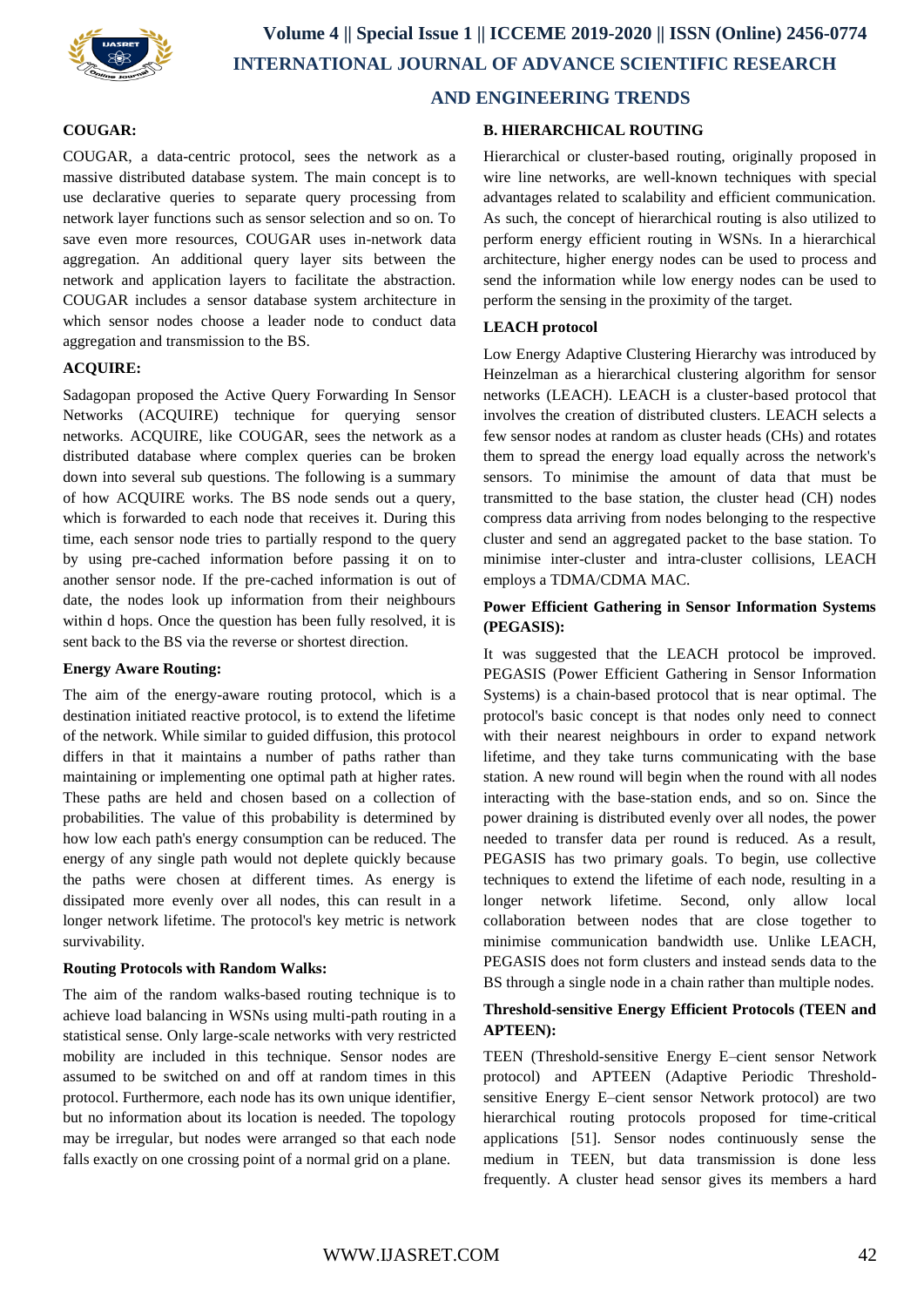

## **Volume 4 || Special Issue 1 || ICCEME 2019-2020 || ISSN (Online) 2456-0774 INTERNATIONAL JOURNAL OF ADVANCE SCIENTIFIC RESEARCH AND ENGINEERING TRENDS**

threshold, which is the sensed attribute's threshold value, and a soft threshold, which is a minor shift in the sensed attribute's value that causes the node to turn on its transmitter and transmit. As a result, the hard threshold attempts to minimise transmissions by allowing nodes to transmit only when the sensed attribute is within the range of interest. If there is little to no shift in the sensed attribute, the soft threshold decreases the number of transmissions that would otherwise occur.

## **Small Minimum Energy Communication Network (MECN):**

By using low power GPS, a protocol is proposed that computes an energy efficient sub network, namely the minimum energy communication network (MECN), for a specific sensor network. Every node in MECN is assigned to a relay area. The relay region is made up of nodes in the immediate vicinity where transmitting through those nodes saves energy over direct transmission. The union of all relay regions that node I can access is then used to establish the enclosure of node i. MECN's main goal is to find a subnetwork with a smaller number of nodes and lower power requirements for transmission between any two nodes.

## **Self-Organizing Protocol (SOP):**

Subramanian et al. define a self-organizing protocol and an application taxonomy that were used to create heterogeneous sensor architecture. These sensors may also be mobile or stationary. Some sensors collect data from the atmosphere and send it to a group of nodes that serve as routers. The backbone of communication is formed by router nodes, which are stationary. The collected data is forwarded to the more powerful BS nodes via routers.

## **Sensor Aggregates Routing:**

The authors proposed a series of algorithms for constructing and preserving sensor aggregates. The aim is to control target behaviour in a specific setting as a group (target tracking applications). A sensor aggregate is made up of nodes in a network that meet a predicate for grouping in a collaborative processing activity. The predicate's parameters are determined by the mission and its resource requirements. In terms of allocating resources to sensing and communication tasks, the creation of suitable sensor aggregates was addressed. Sensors in a sensor area are grouped into clusters based on the frequency of their sensed signal, with only one peak per cluster.

## **Virtual Grid Architecture routing (VGA):**

An energy efficient routing paradigm is proposed that utilizes data aggregation and in-network processing to maximize the network lifetime. Due to the node stationarity and extremely low mobility in many applications in WSNs. A GPS-free approach is used to build clusters that are fixed, equal, adiacent, and non-overlapping with symmetric shapes. Square clusters were used to obtain a fixed rectilinear virtual topology. Inside each zone, a node is optimally selected to act as cluster head. Data aggregation is performed at two levels: local and then global.

#### **Hierarchical Power-aware Routing (HPAR):**

A power-aware hierarchical routing was suggested. The protocol divides the sensor network into classes. Each zone is made up of a group of sensors in close proximity, and each zone is regarded as a separate entity. To perform routing, each zone is given the freedom to choose how a message will be routed hierarchically through the other zones, maximising the battery life of the system's nodes. The max-min course, which has the maximum over all the minimum of the remaining capacity, is used to route messages. The reason for this is that using nodes with high residual power can be more costly than taking the path with the least amount of power consumption. The max-min zPmin algorithm is an approximation algorithm.

## **C. LOCATION BASED ROUTING PROTOCOLS**

Sensor nodes are addressed by their positions in this form of routing. On the basis of incoming signal strengths, the distance between neighbouring nodes can be calculated. By sharing such information between neighbours, relative coordinates of neighbouring nodes can be obtained. If nodes are fitted with a small low-power GPS receiver, the location of nodes can also be obtained directly by communicating with a satellite via GPS (Global Positioning System).

## **Geographic Adaptive Fidelity (GAF):**

GAF is an energy-aware location-based routing algorithm designed primarily for mobile ad hoc networks, but may be applicable to sensor networks as well. The network area is flrst divided into fixed zones and form a virtual grid. Inside each zone, nodes collaborate with each other to play different roles.

#### **MFR, DIR, and GEDIR:**

Simple distance, development, and direction-based approaches are covered in these protocols. The most important topics are forward and backward movement. Any intermediate node or source node will choose one of its neighbours based on a set of criteria. MFR (Most Forward inside Radius), GEDIR (The Geographic Distance Routing), a variation of greedy algorithms, 2-hop greedy method, alternative greedy method, and DIR are all routing methods that fall into this group (compass routing method).

#### **IV. CONCLUSION**

One of the newest areas of study is wireless sensor networks. Sensor networks' versatility, fault tolerance, high sensing fidelity, low cost, and fast deployment characteristics open up a slew of new and exciting remote sensing applications. Sensor networks will become an important part of our lives in the future as a result of this broad variety of application areas. The